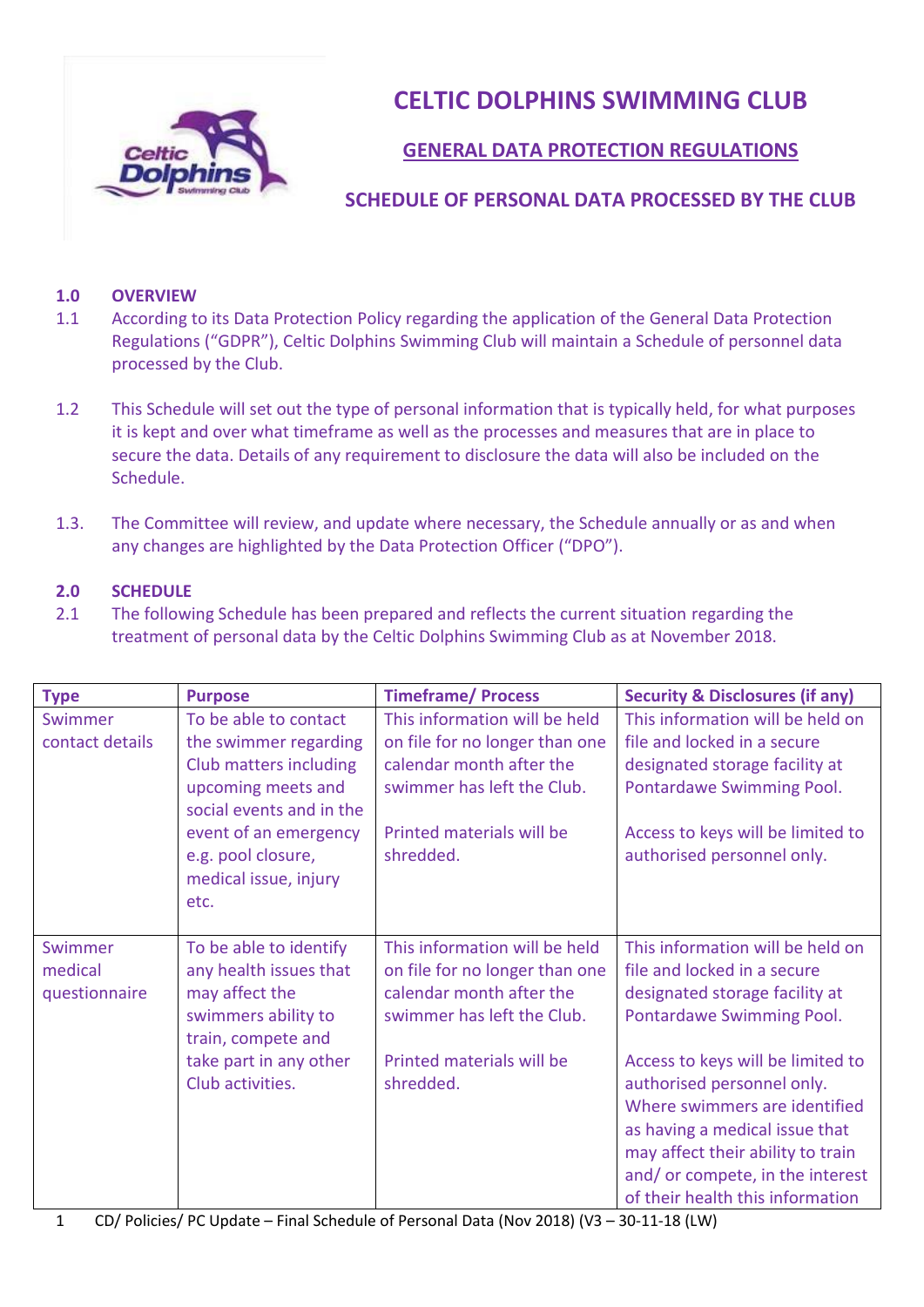|                      |                                      |                                        | may be shared with the<br>management of the pool where<br>they train and with the Head<br>Referee in advance of any<br>upcoming competitions who<br>may share this with any official<br>who requires this information to<br>ensure the safety and wellbeing<br>of the competitor. |
|----------------------|--------------------------------------|----------------------------------------|-----------------------------------------------------------------------------------------------------------------------------------------------------------------------------------------------------------------------------------------------------------------------------------|
| Annual               | In order to allow them               | This information will be               | <b>Access to the Swim Wales</b>                                                                                                                                                                                                                                                   |
| application for      | to compete, all Club                 | destroyed at the point of the          | membership database is via a                                                                                                                                                                                                                                                      |
| <b>Swim Wales</b>    | swimmers are required                | data being updated to the              | secure web based platform.                                                                                                                                                                                                                                                        |
| membership           | to be members of Swim                | Swim Wales membership                  |                                                                                                                                                                                                                                                                                   |
|                      | Wales which is subject               | database.                              | Swim Wales will have access to                                                                                                                                                                                                                                                    |
|                      | to an annual fee.                    |                                        | this information as the                                                                                                                                                                                                                                                           |
|                      |                                      | Printed materials will be<br>shredded. | governing body for swimming in<br>Wales.                                                                                                                                                                                                                                          |
| Meet entry           | All swimmers are                     | This information will be               | Members post their entries in                                                                                                                                                                                                                                                     |
| forms                | required to compete at               | destroyed at the point that            | the locked post box at                                                                                                                                                                                                                                                            |
|                      | swim meets on a                      | the data is updated to the             | Pontardawe Pool.                                                                                                                                                                                                                                                                  |
|                      | regular basis which is               | Team Managers database.                |                                                                                                                                                                                                                                                                                   |
|                      | usually subject to an                | Printed materials will be              | The returned meet entry forms                                                                                                                                                                                                                                                     |
|                      | entry form being<br>submitted to the | shredded.                              | will be collated by the Fixtures<br>Secretary who will enter the                                                                                                                                                                                                                  |
|                      | <b>Fixtures Secretary</b>            |                                        | data on the Team Manager                                                                                                                                                                                                                                                          |
|                      | (some events are via a               |                                        | database which is subject to a                                                                                                                                                                                                                                                    |
|                      | web based platform via               |                                        | secure log in and then destroy                                                                                                                                                                                                                                                    |
|                      | the competition body).               |                                        | the paperwork.                                                                                                                                                                                                                                                                    |
| <b>Hotmail and</b>   | To issue updates to                  | <b>Email addresses of Club</b>         | Access to these email accounts                                                                                                                                                                                                                                                    |
| <b>Outlook email</b> | members regarding key                | members will be deleted                | is password protected and                                                                                                                                                                                                                                                         |
| accounts             | Club activities e.g.                 | from the Member                        | available to designated                                                                                                                                                                                                                                                           |
|                      | upcoming meets and                   | distribution lists for both            | personnel within the Club only.                                                                                                                                                                                                                                                   |
|                      | social engagements,                  | accounts at the point a                |                                                                                                                                                                                                                                                                                   |
|                      | results, news etc.                   | swimmer is confirmed as                | Emails will be circulated to the                                                                                                                                                                                                                                                  |
|                      |                                      | leaving the Club.                      | membership using the blind                                                                                                                                                                                                                                                        |
|                      |                                      |                                        | copy tool.                                                                                                                                                                                                                                                                        |
|                      |                                      |                                        |                                                                                                                                                                                                                                                                                   |
|                      |                                      |                                        | The Membership Secretary will<br>provide notification of the                                                                                                                                                                                                                      |
|                      |                                      |                                        | departure of the swimmers as                                                                                                                                                                                                                                                      |
|                      |                                      |                                        | soon as practically possible.                                                                                                                                                                                                                                                     |
| Codes of             | All swimmers and their               | This information will be held          | The Club Welfare Officer                                                                                                                                                                                                                                                          |
| Conduct              | main guardians (i.e.                 | on file for no longer than one         | collates the confirmation slips                                                                                                                                                                                                                                                   |
|                      | spectators) are                      | calendar month after the               | and stores them in a file which                                                                                                                                                                                                                                                   |
|                      | required to sign and                 | swimmer has left the Club.             | is locked in a secure designated                                                                                                                                                                                                                                                  |
|                      | return a confirmation                |                                        | storage at Pontardawe                                                                                                                                                                                                                                                             |
|                      | slip that they have read             | Printed materials will be              | <b>Swimming Pool.</b>                                                                                                                                                                                                                                                             |
|                      | and understood the                   | shredded.                              |                                                                                                                                                                                                                                                                                   |
|                      | Club's Code of Conduct               |                                        | The Welfare Officer also                                                                                                                                                                                                                                                          |
|                      | regarding pool                       |                                        | updates an Excel spreadsheet to                                                                                                                                                                                                                                                   |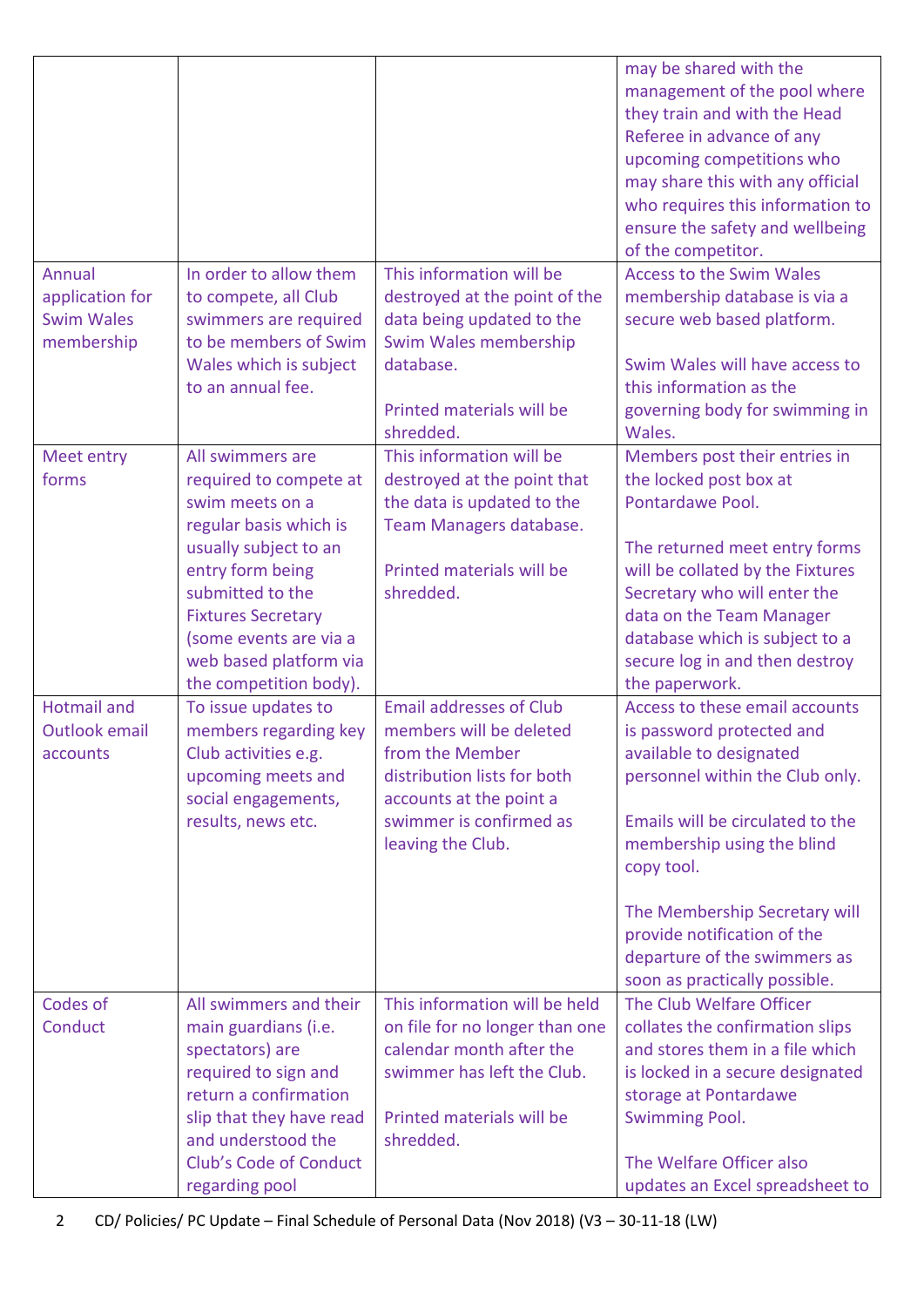|                                                  | etiquette and general<br>behaviour.                                                                                                                                                                         |                                                                                                                                                                                                                                                                                                                                                                                                | reflect the return of the<br>confirmation slips.                                                                                                                                                                                                             |
|--------------------------------------------------|-------------------------------------------------------------------------------------------------------------------------------------------------------------------------------------------------------------|------------------------------------------------------------------------------------------------------------------------------------------------------------------------------------------------------------------------------------------------------------------------------------------------------------------------------------------------------------------------------------------------|--------------------------------------------------------------------------------------------------------------------------------------------------------------------------------------------------------------------------------------------------------------|
| <b>Annual</b><br><b>Members</b><br><b>Survey</b> | To seek views from<br>members regarding the<br>performance of the<br>Club and source new<br>volunteers to support<br>Club activities going<br>forward.                                                      | Individual survey returns will<br>be destroyed once the data<br>has been entered, analysed<br>and written up.<br>Printed materials will be<br>shredded.<br>To enable trends to be<br>assessed over time however,<br>the survey results report will<br>be kept indefinitely.<br>The survey results report is<br>shared with Celtic Leisure,<br>however the respondents<br>detail are anonymous. | The Committee Chair collates<br>the returned surveys and stores<br>them over the short term in a<br>file which is locked in a secure<br>designated storage at<br>Pontardawe Swimming Pool.                                                                   |
| <b>DBS Application</b><br>System                 | Those involved in the<br>delivery of any poolside<br>activities must have<br><b>DBS</b> certification to<br>ensure the<br>safeguarding of the<br>Club's swimmers. This<br>also applies to the<br>Committee. |                                                                                                                                                                                                                                                                                                                                                                                                | The Club Welfare Officer<br>oversees this process via access<br>to a secure web platform which<br>is password protected.<br>No paperwork is involved in the<br>process of vetting new<br>volunteers and coaches, all<br>measures are undertaken<br>digitally |
| <b>Training Register</b>                         | To record attendance<br>at Club training<br>sessions to access<br>overall pool numbers<br>and identify<br>absenteeism.                                                                                      | Attendance at training is<br>recorded digitally by via the<br>Team Manager's tool.<br>Once a swimmer has left the<br>Club, the Team Manager<br>system will be updated<br>within one calendar month<br>of their departure from the<br>Club.                                                                                                                                                     | "Team Manager" is subject to a<br>secure log only accessible by<br>authorised personnel                                                                                                                                                                      |
| Committee<br><b>Papers</b>                       | To record key decisions<br>and updates regarding<br>progress on key<br>activities.                                                                                                                          | Agendas, minutes and<br>supplementary documents<br>that are discussed at<br>meetings by the Club<br>Committee will be kept for 6<br>years.                                                                                                                                                                                                                                                     | This information is held digitally<br>by the Committee Chair, access<br>to which is via a password<br>protected laptop.<br>Papers are issued to Committee<br>Members in advance of each<br>committee meeting on the basis<br>of them being confidential.     |
| Competition<br><b>Results</b>                    | To provide and issue a<br>record of swimmers                                                                                                                                                                | A digital record of results is<br>maintained via the Club's                                                                                                                                                                                                                                                                                                                                    | <b>Competition results are</b><br>assessed and circulated by email                                                                                                                                                                                           |

3 CD/ Policies/ PC Update – Final Schedule of Personal Data (Nov 2018) (V3 – 30-11-18 (LW)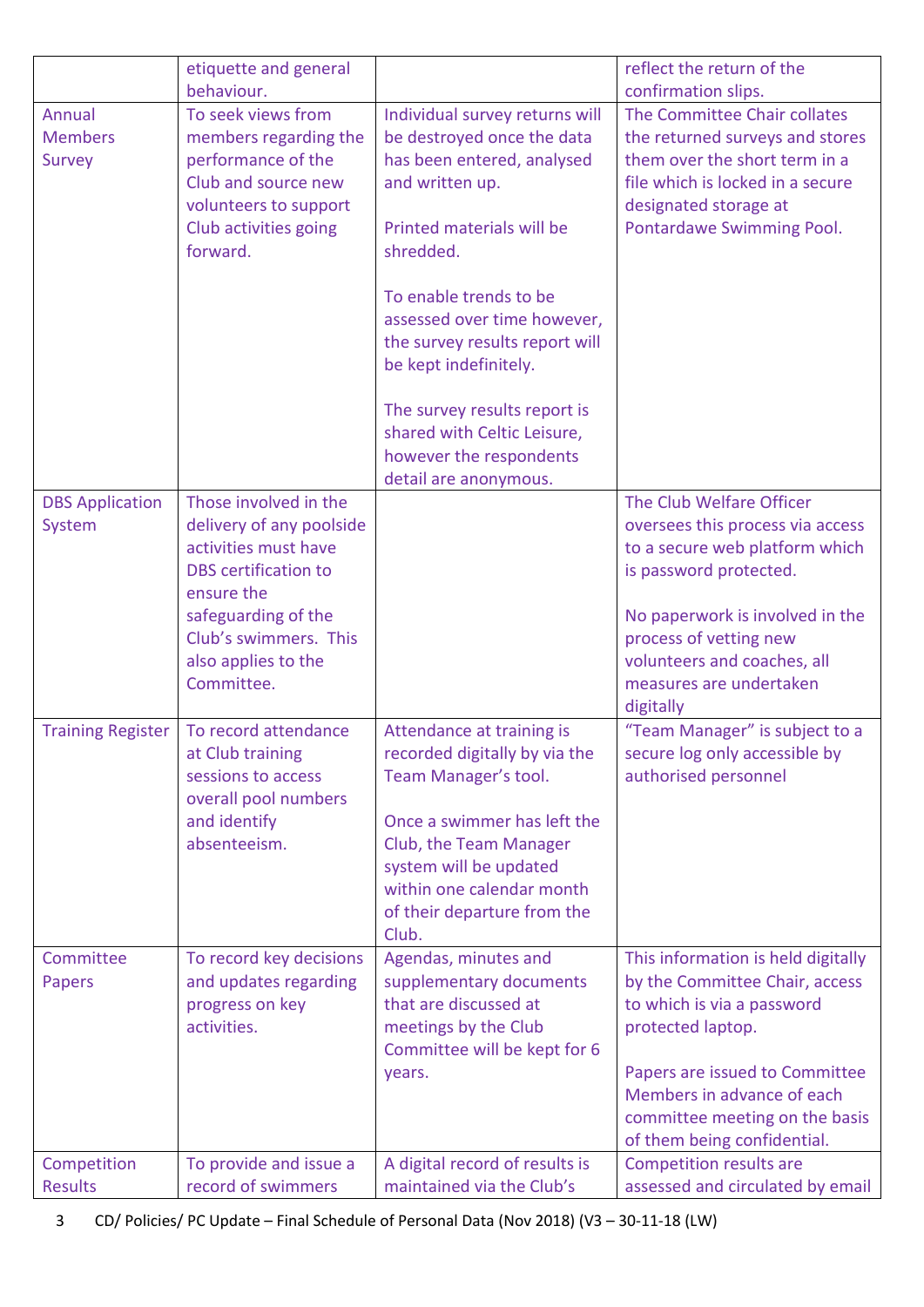|                                                              | individual<br>performances at swim<br>events.                                                                                                                                                                                                       | Team Manager system which<br>feeds into a national<br>swimming database.                                                                                                                                                                       | to competing swimmers by the<br><b>Fixtures Secretary. This</b><br>information is derived via secure<br>access to the Club's "Team<br>Manager" software.<br>The results are also published<br>online to the Club's website.<br>Only the Chair of the Club's<br>Committee has access to update<br>the Club's website in this                |
|--------------------------------------------------------------|-----------------------------------------------------------------------------------------------------------------------------------------------------------------------------------------------------------------------------------------------------|------------------------------------------------------------------------------------------------------------------------------------------------------------------------------------------------------------------------------------------------|--------------------------------------------------------------------------------------------------------------------------------------------------------------------------------------------------------------------------------------------------------------------------------------------------------------------------------------------|
| <b>Swimmer Food</b><br><b>Diaries</b>                        | To be able to assess the<br>nutritional quality of<br>swimmers diets on the<br>basis of their training<br>and competing<br>requirements.                                                                                                            | Food diaries are completed<br>by swimmers periodically<br>each year and this<br>information will be kept for<br>as long as the swimmer<br>continues to swim at the<br>Club.                                                                    | regard.<br>This information is collated and<br>analysed by the Club's<br>Nutritionist who keeps this<br>information in a locked facility<br>at her home.<br>The Club's Nutritionist also<br>maintains work based records of                                                                                                                |
|                                                              |                                                                                                                                                                                                                                                     | Within one calendar month<br>of the swimmer officially<br>leaving the Club the Food<br>Diaries (current and historic)<br>will be destroyed.<br>Printed materials will be<br>shredded.                                                          | a similar nature as part of her<br>role with the NHS.<br>The Club's Nutritionist is<br>responsible for destroying this<br>information following the<br>departure of swimmers from<br>the Club.                                                                                                                                             |
| <b>Videos of</b><br>swimmers<br>training and/or<br>competing | <b>Videos of swimmers</b><br>training and competing<br>are recorded<br>periodically by the Club<br>coaches for the<br>purposes of analysing<br>their existing and<br>improving their swim<br>fitness and technique.                                 | Any group video footage will<br>be reviewed annually by the<br>Head Coach and deleted if it<br>is no longer relevant.<br>Footage of individual<br>swimmers will be deleted<br>within one calendar month<br>of the swimmer leaving the<br>Club. | This information is held by the<br>Head Coach and may be shared<br>with members of the Club's<br>coaching team.<br>Access to the videos is via a pass<br>protected device.                                                                                                                                                                 |
| Social media                                                 | The Club uses social<br>media, mainly<br>Facebook (posts to<br>which are<br>automatically tweeted<br>on Twitter), to publicise<br>the Club and the many<br>achievements of its<br>swimmers. This often<br>includes the uploading<br>of photographs. | On joining the Club new<br>members are required to<br>complete an application form<br>which includes whether they<br>consent to their information<br>and photographs being<br>shared on social media.                                          | Access to the Club's social<br>media accounts is password<br>protected and limited to the<br>Chair of the Club Committee or<br>authorised Committee<br>Member(s) delegated by her.<br>Posts that are published to the<br>sites by the Club and/or by<br>others who are 'Friends/<br>Followers' are regularly<br>monitored by the Committee |